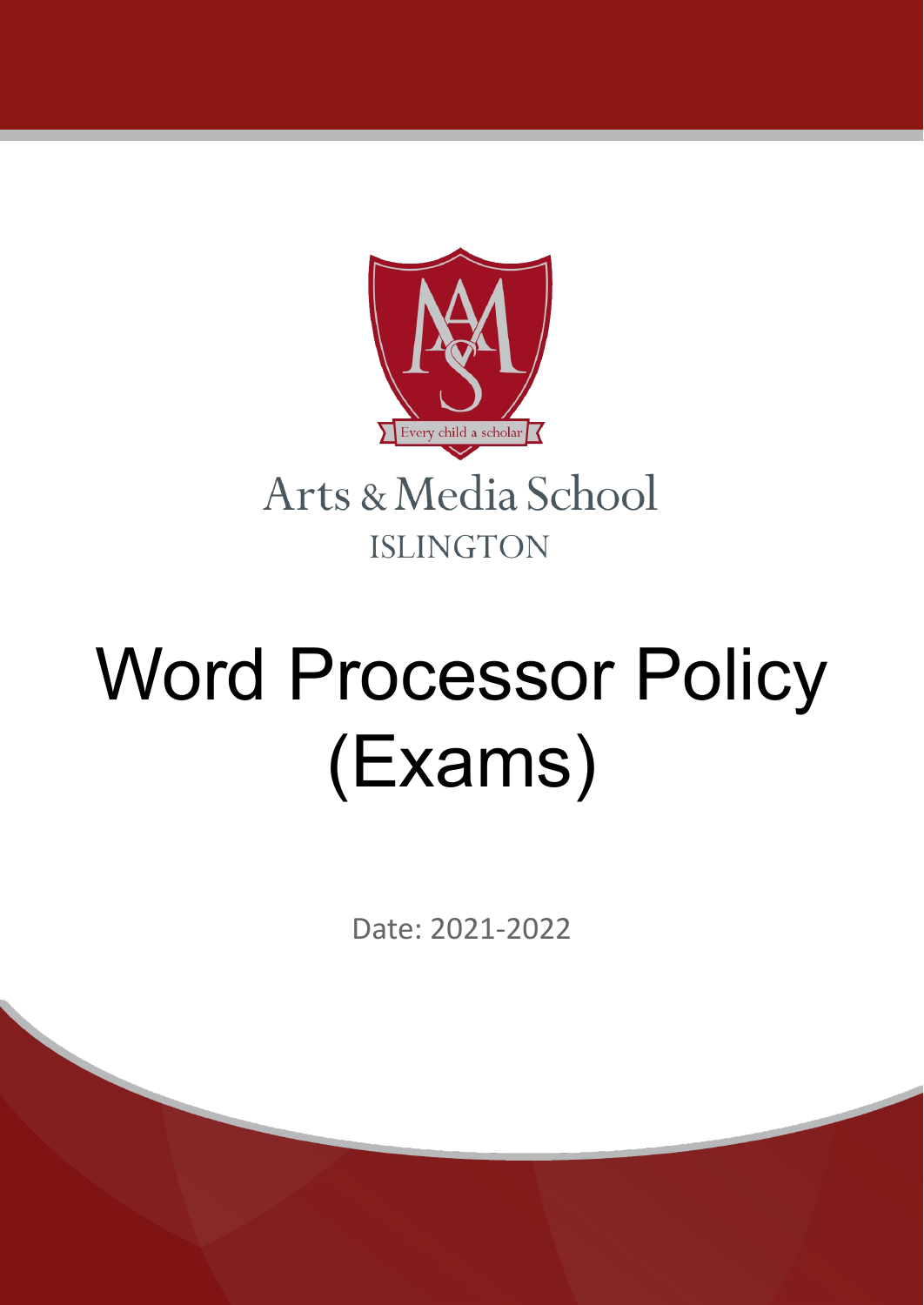

### Arts & Media School **ISLINGTON**

## **Word Processor Policy (Exams)** 2021/22

This policy is reviewed annually to ensure compliance with current regulations

| Approved/reviewed by       |                   |  |
|----------------------------|-------------------|--|
| Anne Orrells Exams Officer |                   |  |
| Date of next review        | September<br>2022 |  |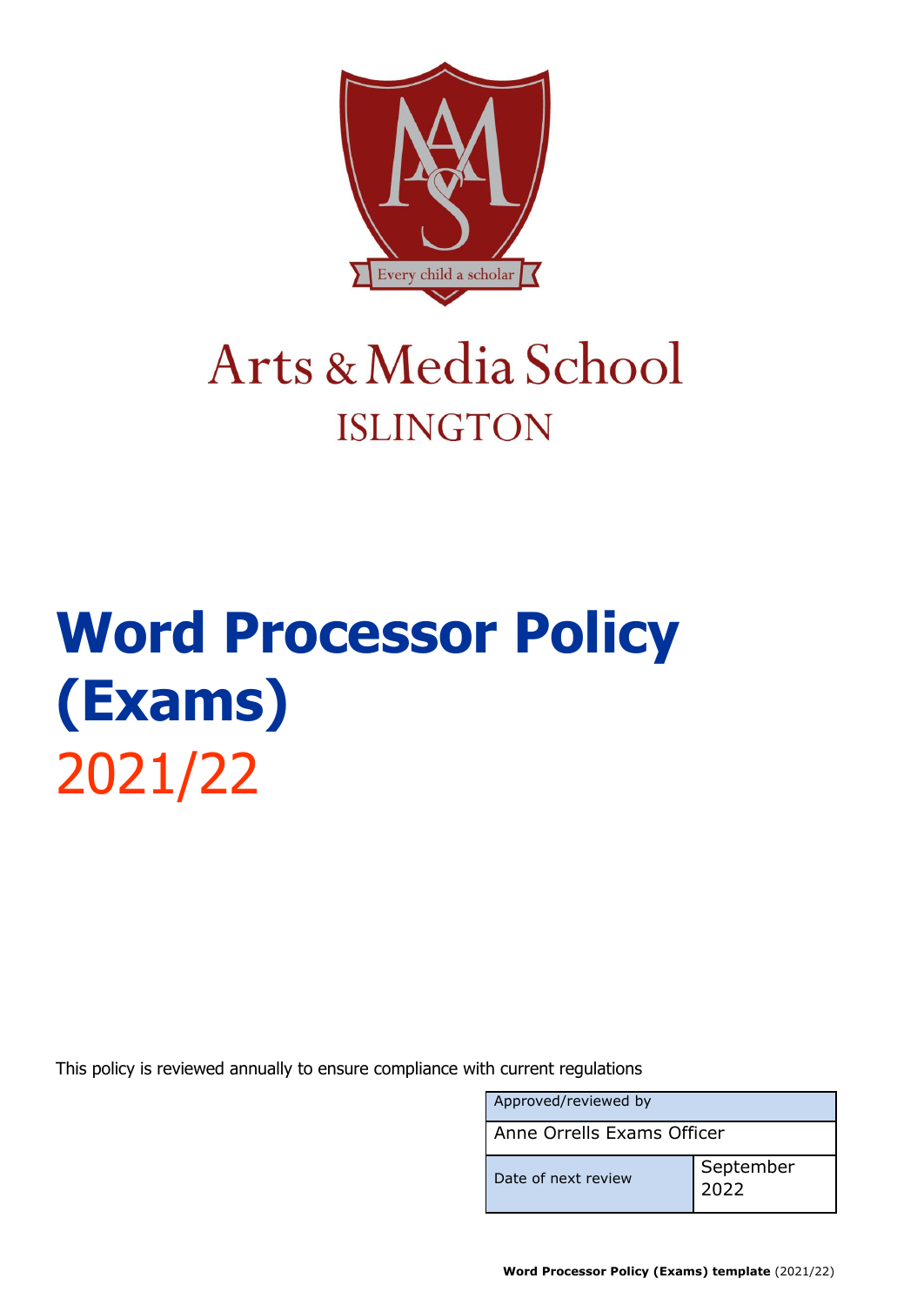#### <span id="page-2-0"></span>**Key staff involved in awarding and allocating word processors for exams**

| <b>Role</b>      | Name(s)                         |
|------------------|---------------------------------|
| <b>SENCo</b>     | <b>Angella Harris</b>           |
| Exams officer    | <b>Anne Orrells</b>             |
| Senior leader(s) | David Mcloughlin, Julia Stubbs, |
| IT manager       | <b>Anban Naidoo</b>             |
|                  |                                 |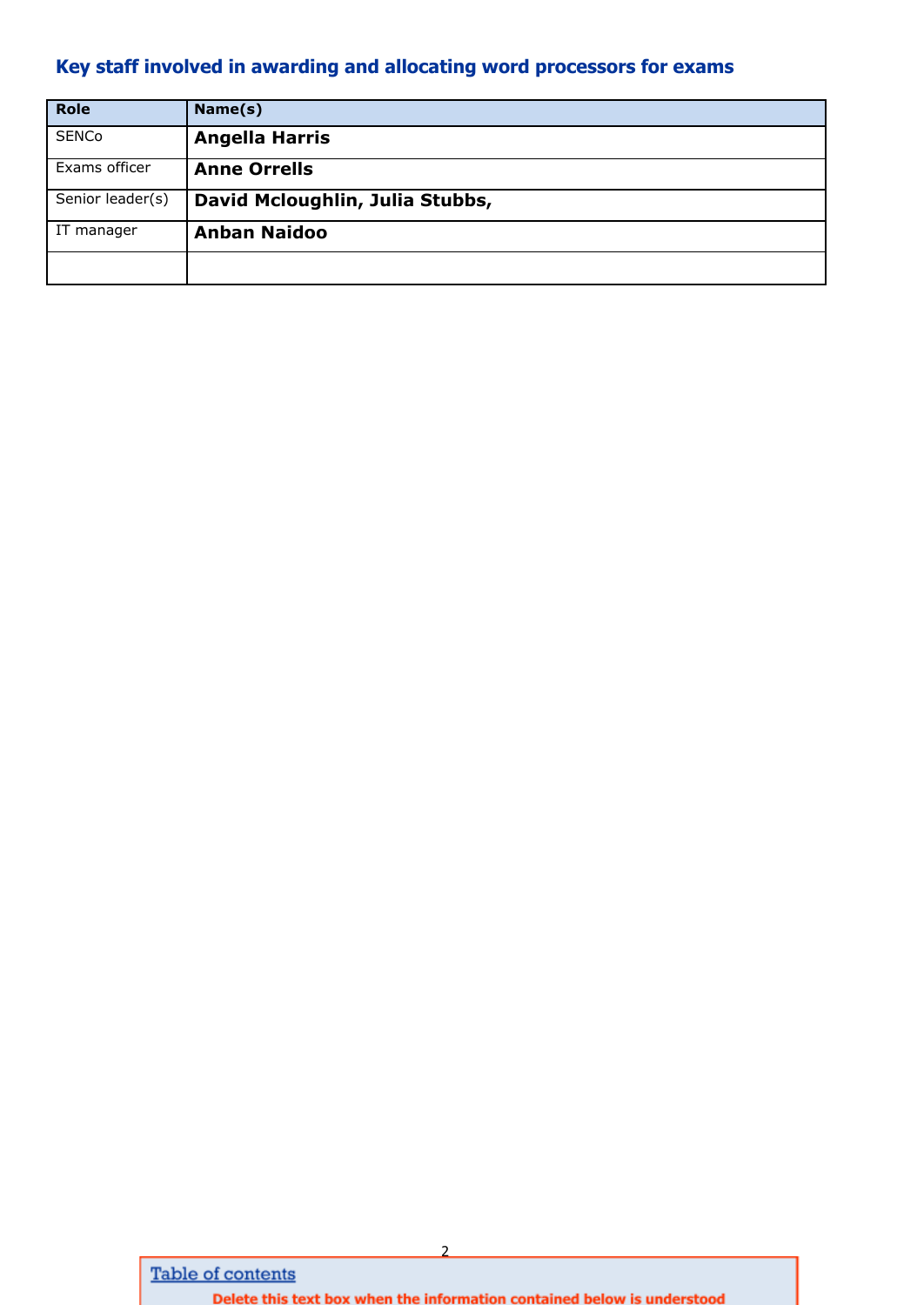| <b>Contents</b>                                                                                |                |
|------------------------------------------------------------------------------------------------|----------------|
| Key staff involved in awarding and allocating word processors for exams                        | $\overline{2}$ |
| Introduction                                                                                   | $\overline{4}$ |
| Purpose of the policy                                                                          | $\overline{4}$ |
| The use of a word processor                                                                    | $\overline{4}$ |
| Arrangements at the time of the assessment for the use of a word processor                     | 5              |
| Appendix 1                                                                                     | 7              |
| The criteria Arts and Media School uses to award and allocate word processors for examinations | - 7            |
|                                                                                                |                |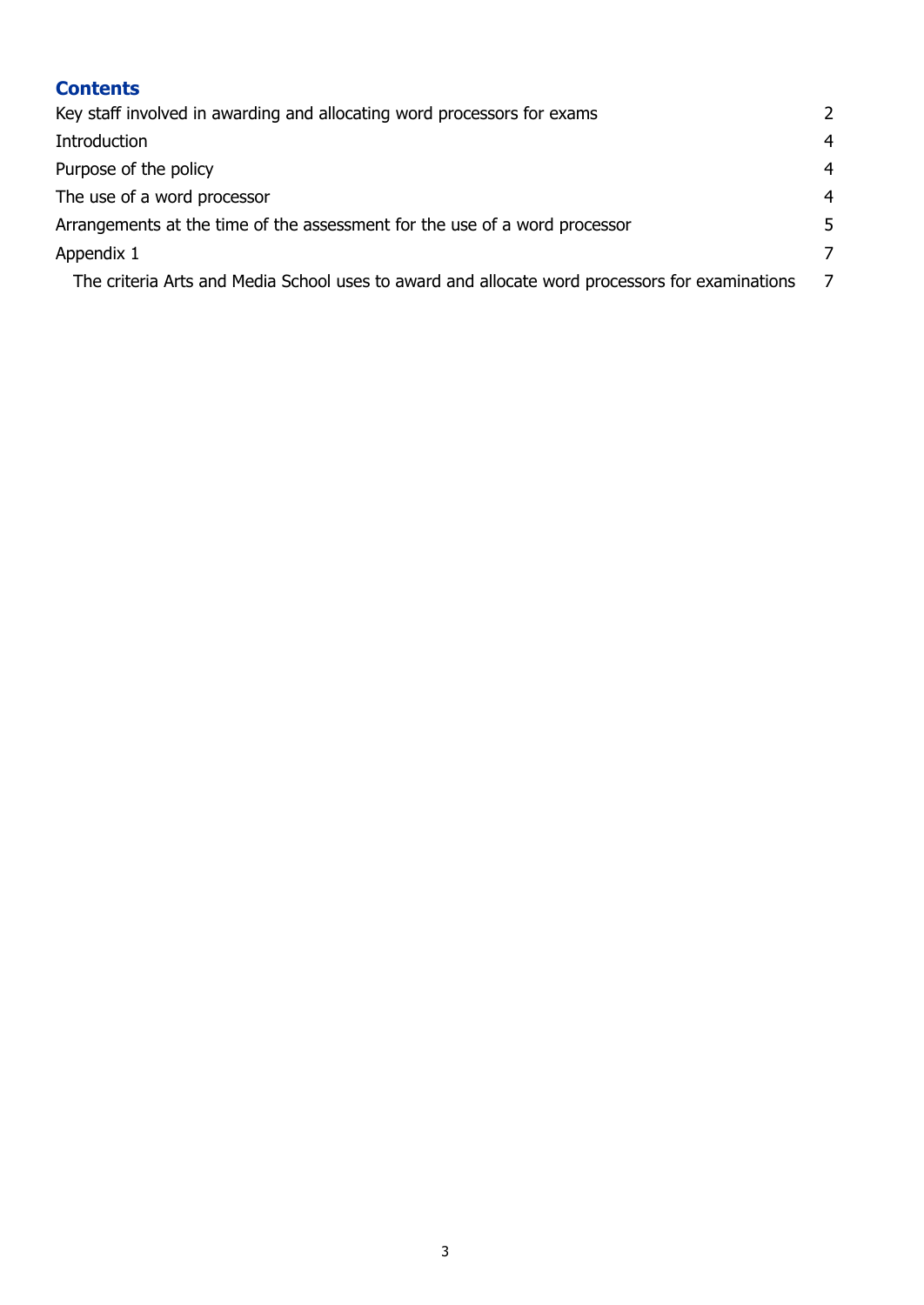This policy is reviewed and updated annually on the publication of updated JCQ regulations and guidance on access arrangements and instructions for conducting exams.

References in this policy to AA and ICE relate to/are directly taken from the Access [Arrangements](http://www.jcq.org.uk/exams-office/access-arrangements-and-special-consideration/regulations-and-guidance) and Reasonable [Adjustments](http://www.jcq.org.uk/exams-office/access-arrangements-and-special-consideration/regulations-and-guidance) 2021-2022 and Instructions for conducting [examinations](http://www.jcq.org.uk/exams-office/ice---instructions-for-conducting-examinations) 2021-2022 publications.

#### <span id="page-4-0"></span>**Introduction**

The use of a word processor in exams and assessments is an available access arrangement/reasonable adjustment.

#### (AA 4.2.1)

The purpose of an access arrangement/reasonable adjustment is to ensure, where possible, that barriers to assessment are removed for a disabled candidate preventing him/her from being placed at a substantial disadvantage as a consequence of persistent and significant difficulties.

The integrity of the assessment is maintained, whilst at the same time providing access to assessments for a disabled candidate.

#### (AA 4.2.2)

Although access arrangements/adjustments are intended to allow access to assessments, they cannot be granted where they will compromise the assessment objectives of the specification in question.

#### (AA 4.2.3)

Candidates may not require the same access arrangements/reasonable adjustments in each specification. Subjects and their methods of assessments may vary, leading to different demands of the candidate. ALS leads/SENCos must consider the need for access arrangements/reasonable adjustments on a subject-by-subject basis.

#### (AA 4.2.1)

The Additional Learning Support lead/SENCo must ensure that the proposed access arrangement/reasonable adjustment does not disadvantage or advantage a candidate.

#### (AA 4.2.7)

The candidate must have had appropriate opportunities to practice using the access arrangement(s)/reasonable adjustment(s) before their first examination.

#### <span id="page-4-1"></span>**Purpose of the policy**

This policy details how Arts and Media School complies with AA chapter 4 (Managing the needs of candidates and principles for centres), section 5.8 (Word processor) and ICE (sections 14.20-25) when awarding and allocating a candidate the use of word processor in examinations.

The term 'word processor' is used to describe for example, the use of a computer, laptop or tablet.

#### <span id="page-4-2"></span>**The use of a word processor**

The centre will

- allocate the use of a word processor to a candidate with the spelling and grammar check/predictive text disabled (switched off) where it is their normal way of working within the centre (AA 5.8.1)
- award the use of a word processor to a candidate where appropriate to their needs For example, a candidate with:
	- o a learning difficulty which has a substantial and long term adverse effect on their ability to write legibly
	- o a medical condition
	- o a physical disability
	- o a sensory impairment
	- o planning and organisational problems when writing by hand
	- o poor handwriting (AA 5.8.4)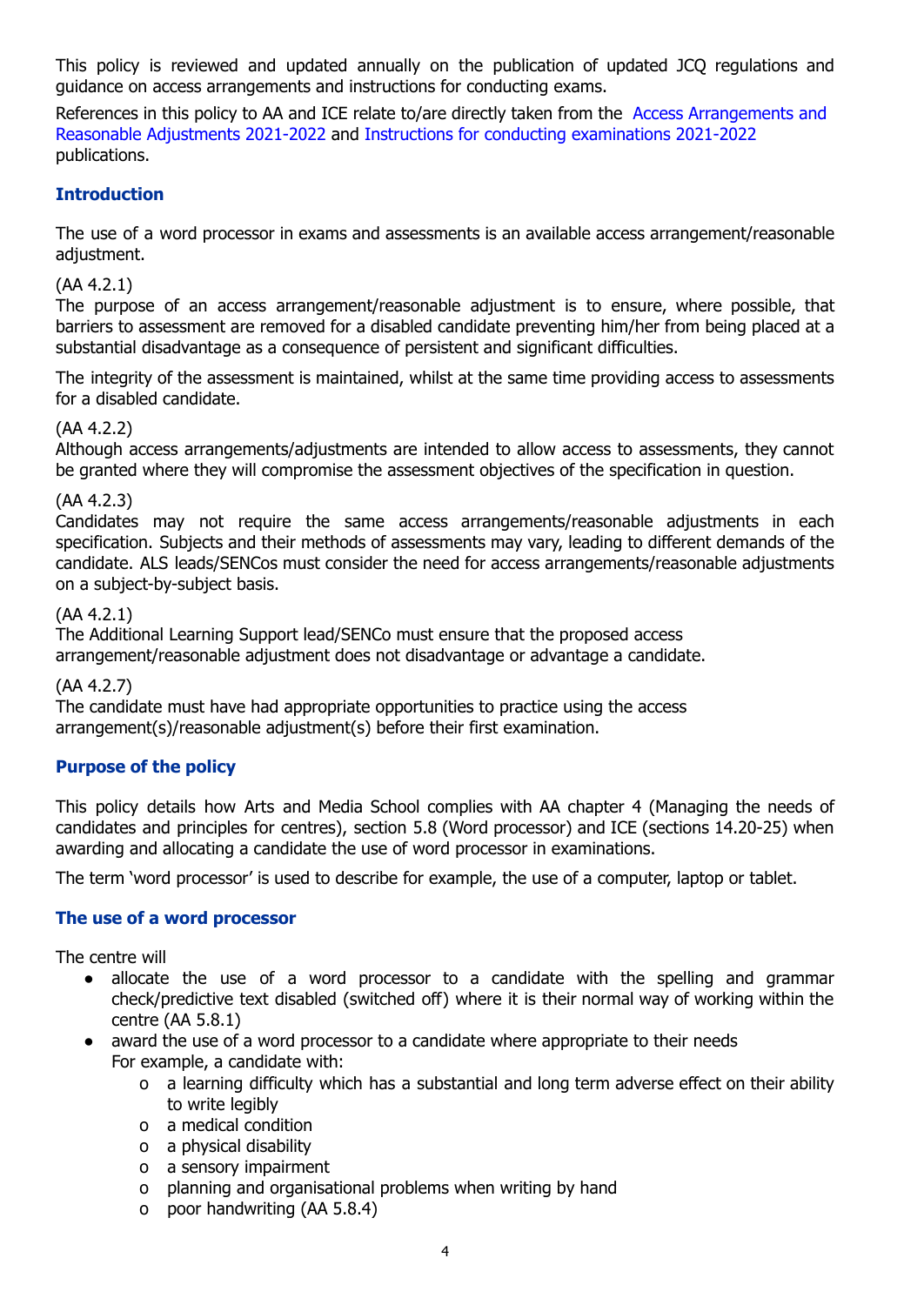- only permit the use of a word processor where the integrity of the assessment can be maintained (AA 4.2.1)
- not grant the use of a word processor where it will compromise the assessment objectives of the specification in question (AA 4.2.2)
- consider on a subject-by-subject basis if the candidate will need to use a word processor in each specification (AA 4.2.3)
- process access arrangements/reasonable adjustments at the start of the course, or as soon as practicable having firmly established a picture of need and normal way of working, ensuring arrangements are always approved before an examination or assessment (AA 4.2.4)
- provide the use of word processors to candidates in non-examination assessment components as standard practice unless prohibited by the specification (AA 5.8.2)

The centre will not

simply grant the use of a word processor to a candidate because they now want to type rather than write in exams or can work faster on a keyboard, or because they use a laptop at home. (AA 5.8.4)

#### **Exceptions**

The only exceptions to the above where the use of a word processor would be considered for a candidate would be

- in the event of a temporary injury or impairment, or a diagnosis of a disability or manifestation of an impairment relating to an existing disability arising after the start of the course (AA 4.2.4)
- where the curriculum is delivered electronically and the centre provides word processors to all candidates (AA 5.8.4)

#### **Centre specific processes**

Teachers inform the SENCO and the Exams Officer of students with illegible handwriting

Candidates can request the use of a word processor from either SENCO or the Exams Officer

The SENCO will assess the needs of the candidate and inform the Exams Officer & Candidate of the outcome of the assessment as soon a possible but less not less than 6 weeks before an assessment,

#### <span id="page-5-0"></span>**Arrangements at the time of the assessment for the use of a word processor**

A candidate using a word processor is accommodated when in a room with a printer when accommodation is available on occasions when this is not possible candidates will be seated in the usual exam room.

In compliance with the regulations the centre:

- provides a word processor with the spelling and grammar check facility/predictive text disabled (switched off) to a candidate where it is their normal way of working within the centre, unless an awarding body's specification says otherwise (ICE 14.20)
- (where a candidate is to be seated with the main cohort without the use of a power point) checks the battery capacity of the word processor before the candidate's exam to ensure that the battery is sufficiently charged for the entire duration of the exam (ICE 14.21)
- ensures the candidate is reminded to ensure that their centre number, candidate number and the unit/component code appear on each page as a header or footer e.g. 10347/0001 – 6391/01 (ICE 14.22)

If a candidate is using the software application Notepad or Wordpad these do not allow for the insertion of a header or footer. In such circumstances once the candidate has completed the examination and printed off their typed script, they are instructed to handwrite their details as a header or footer. The candidate is supervised throughout this process to ensure that they are solely performing this task and not re-reading their answers or amending their work in any way.

ensures the candidate understands that each page of the typed script must be numbered, e.g. page 1 of 6 (ICE 14.23)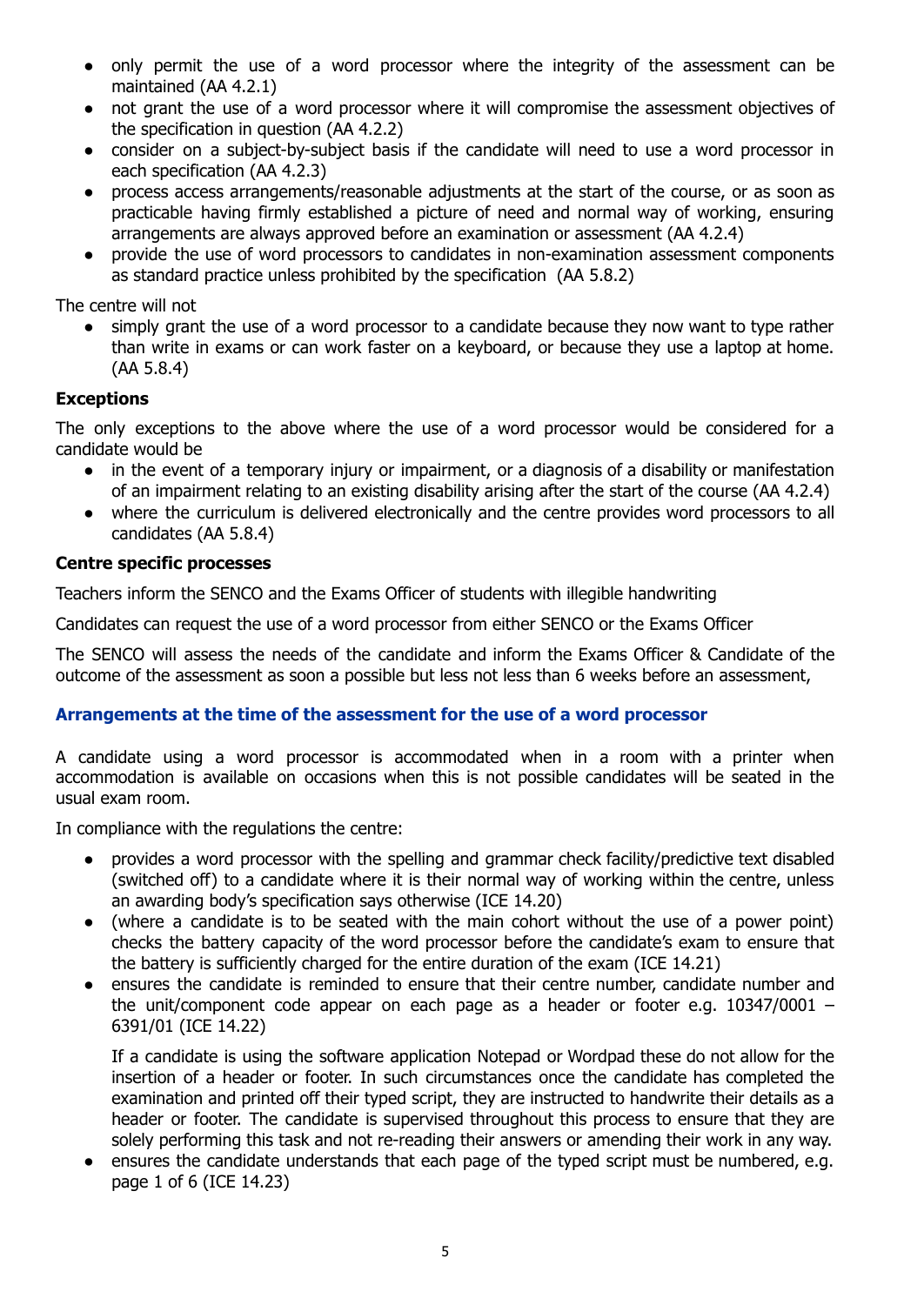- ensures the candidate is reminded to save their work at regular intervals. (or where possible, an IT technician will set up 'autosave' on each laptop) to ensure that if there is a complication or technical issue, the candidate's work is not lost) (ICE 14.24)
- instructs the candidate to use a minimum of 12pt font and double spacing in order to make marking easier for examiners (ICE 14.24)

#### (ICE 14.25)

The centre will ensure the word processor:

- is only used in a way that ensures a candidate's script is produced under secure conditions
- is not used to perform skills which are being assessed
- is not connected to an intranet or any other means of communication
- is in good working order at the time of the exam
- is accommodated in such a way that other candidates are not disturbed and cannot read the screen
- is used as a typewriter, not as a database, although standard formatting software is acceptable and is not connected to an intranet or any other means of communication
- is cleared of any previously stored data
- does not give the candidate access to other applications such as a calculator (where prohibited in the examination), spreadsheets etc.
- does not include graphic packages or computer aided design software unless permission has been given to use these
- does not have any predictive text software or an automatic spelling and grammar check enabled unless the candidate has been permitted a scribe or is using speech recognition technology (a scribe cover sheet must be completed), or the awarding body's specification permits the use of automatic spell checking
- does not include speech recognition technology unless the candidate has permission to use a scribe or relevant software
- is not used on the candidate's behalf by a third party unless the candidate has permission to use a scribe

#### **Portable storage medium**

(ICE 14.25)

The centre will ensure that any portable storage medium (e.g. a memory stick) used

- is provided by the centre
- is cleared of any previously stored data

#### **Printing the script after the exam is over**

(ICE 14.25)

The centre will ensure

- the word processor is either connected to a printer so that a script can be printed off, or have the facility to print from a portable storage medium
- the candidate is present to verify that the work printed is his or their own
- a word processed script is attached to any answer booklet which contains some of the answers
- where an awarding body requires a cover sheet to be completed this is included with the candidate's typed script (according to the relevant awarding body's instructions)

#### **Centre specific processes**

Candidates using a word processor must stay with the invigilator while printing takes place and will then check and sign each page to ensure printing is of their entire script.